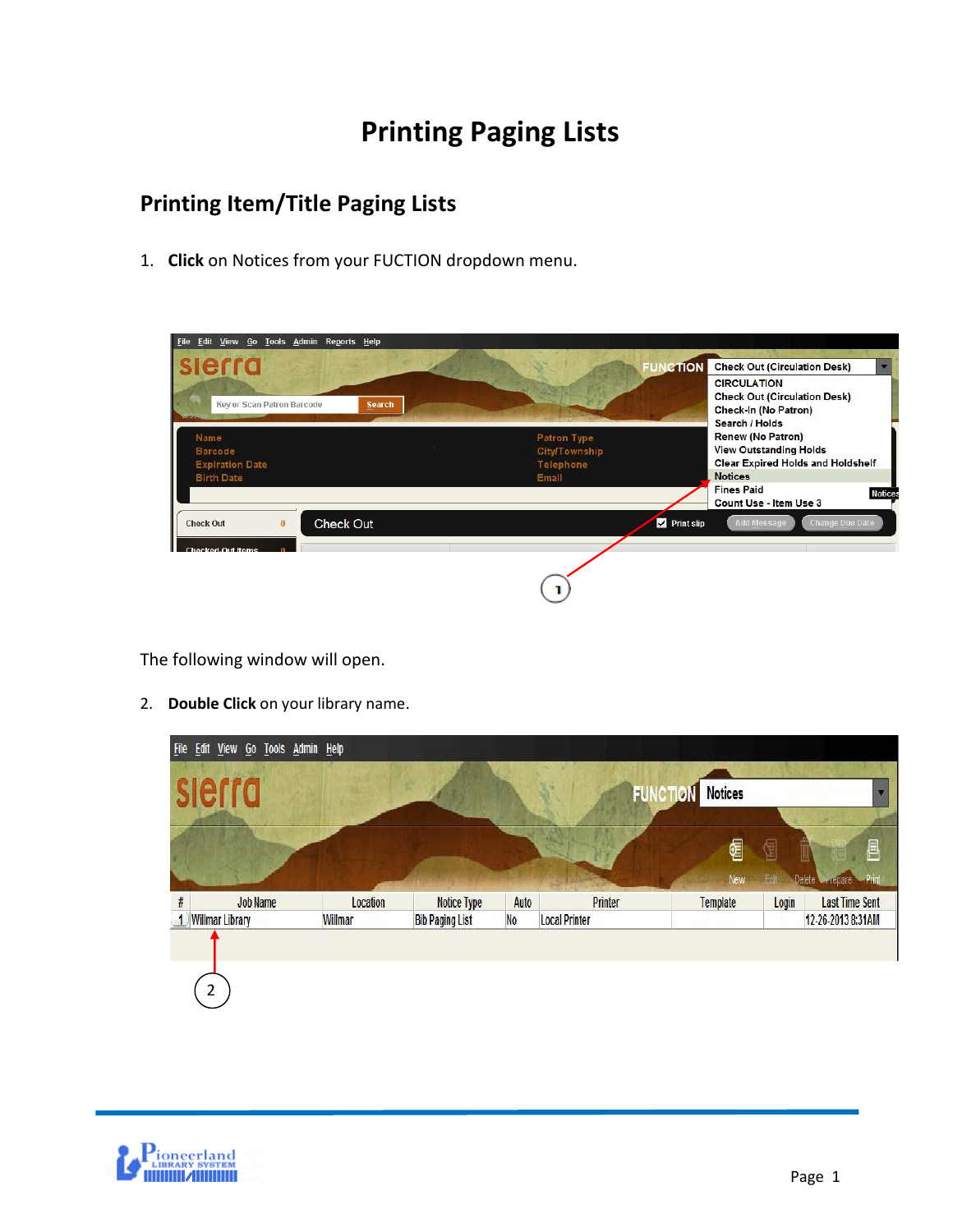## 3. Choose Notice Type.

| Eile                                                                                                                                                        |                         |                |
|-------------------------------------------------------------------------------------------------------------------------------------------------------------|-------------------------|----------------|
|                                                                                                                                                             | 窀<br>ᇚ<br>貆             | 昌<br>⊡⊗        |
|                                                                                                                                                             | Save As Prepare<br>Save | Close<br>Print |
| Notice Type<br><b>Title Paging List</b>                                                                                                                     | <b>Select Template</b>  |                |
| <b>Item Paging List</b><br>-Location-<br><b>Title Paging List</b><br>$\odot$ Spicer<br>$\circ$<br>All<br><b>Select Location</b><br>$\overline{\phantom{a}}$ | 4                       |                |
| Sort By<br>-Auto Notices Settings-<br>▎<br><b>Enabled</b><br><b>Schedule</b><br>Move all notices to Print.<br>∣✓<br>Send via FTP<br>✓                       | 3                       |                |

 Important: **Do Not** <sup>c</sup>lick on the "All" button. If you click on the "All" button you will then direct all Item or Title level holds to your library for all of the libraries in Pioneerland.

 Important: **Do Not** click on the "Select Location" button. We do not use selected locations within our libraries.

Important: **Do Not** click on the "Save" or "Save As" buttons.

4. **Click** on Select Template

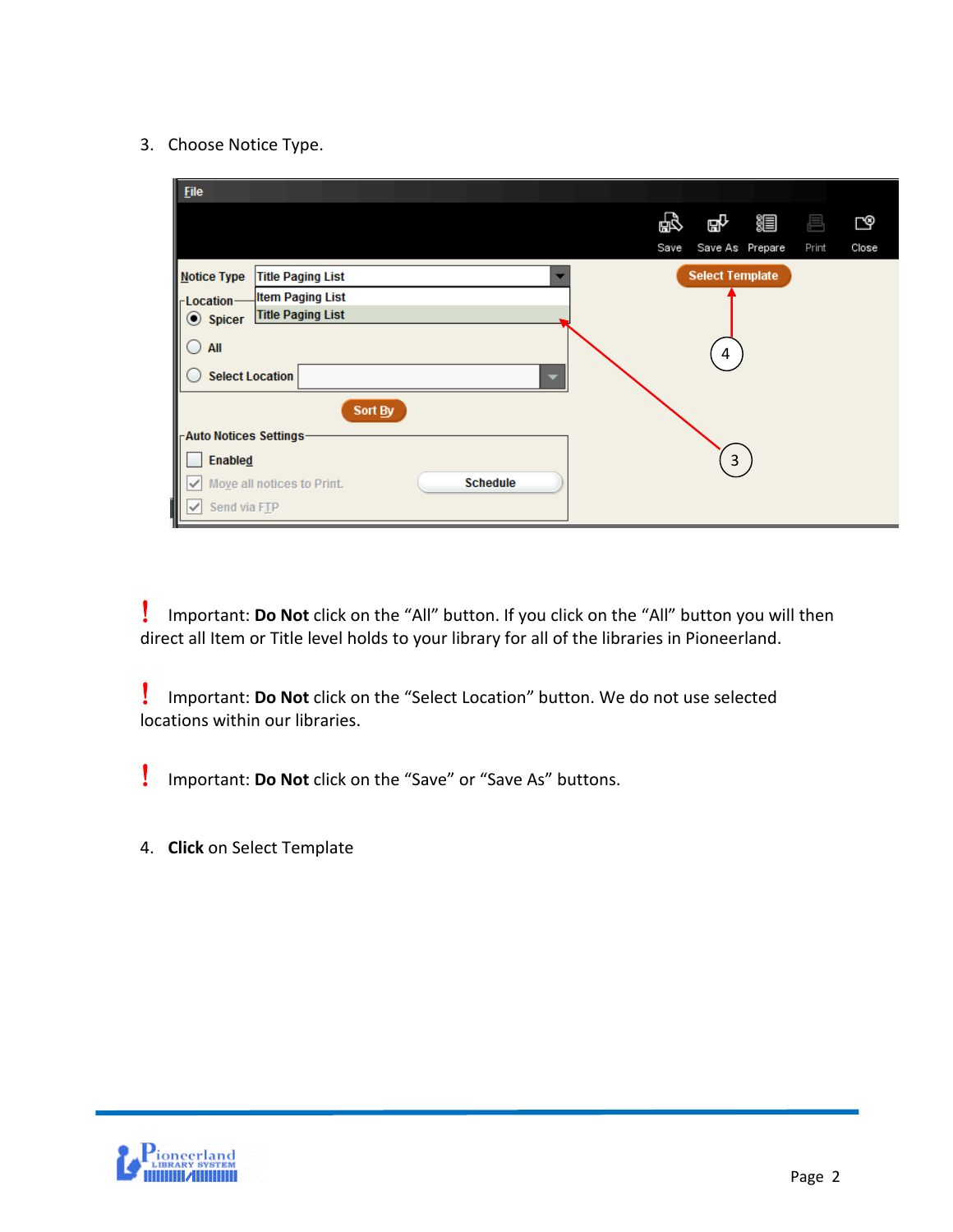You'll see one of the windows below open up depending whether you are printing an Item Paging list or a Title Paging list.



5. **Click** on the template name and then **Click** on Select

| <b>File</b>                                        |                                           |
|----------------------------------------------------|-------------------------------------------|
|                                                    | 留<br>卧<br>貆<br>昌<br>తా                    |
|                                                    | Save As Prepare<br>Print<br>Close<br>Save |
| Notice Type   Item Paging List                     | Selected Template: /temPageL              |
| -Location-<br><b>⊙</b> Willmar                     |                                           |
| All<br>$\rightarrow$                               |                                           |
| <b>Select Location</b><br>▼                        |                                           |
| Sorted By Call No., Author,                        |                                           |
| -Auto Notices Settings                             |                                           |
| Enabled                                            |                                           |
| <b>Schedule</b><br>Move all notices to Print.<br>✓ |                                           |
| Send via FTP<br>✓                                  |                                           |
|                                                    |                                           |
|                                                    |                                           |
| 6. Click on Prepare                                | 6                                         |

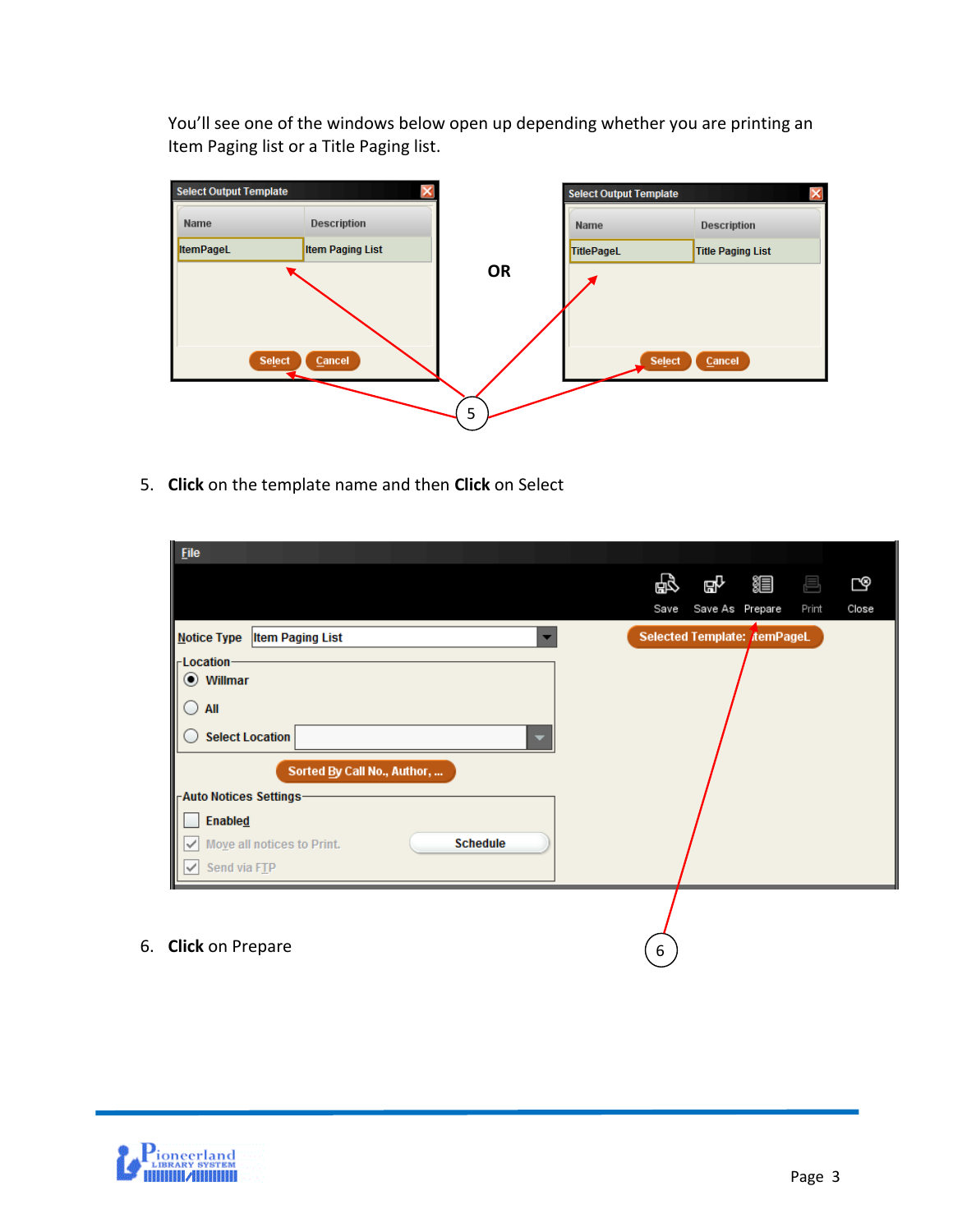| <b>Select Form Printer</b>            |   |
|---------------------------------------|---|
| <b>Current Printer: Local Printer</b> |   |
| <b>Select Form Printer</b>            |   |
| (none)                                |   |
| <b>Local Printer</b>                  |   |
| <b>Attached printer</b>               |   |
| Cancel<br><b>Print</b>                | 7 |
|                                       |   |
| 8                                     |   |

- 7. **Click** on Local Printer.
- 8. **Click** on Print.

| <b>Print (Form Printer)</b>   |                        |
|-------------------------------|------------------------|
| <b>General</b> Format         |                        |
| -Print Service-               |                        |
| Name: Copy Machine<br>I       |                        |
| <b>Status: Accepting jobs</b> |                        |
|                               |                        |
|                               | Cancel<br><b>Print</b> |
| 9                             |                        |
|                               | 10                     |

- 9. Choose the printer you would like to use to print your list.
- 10. **Click** on Print.

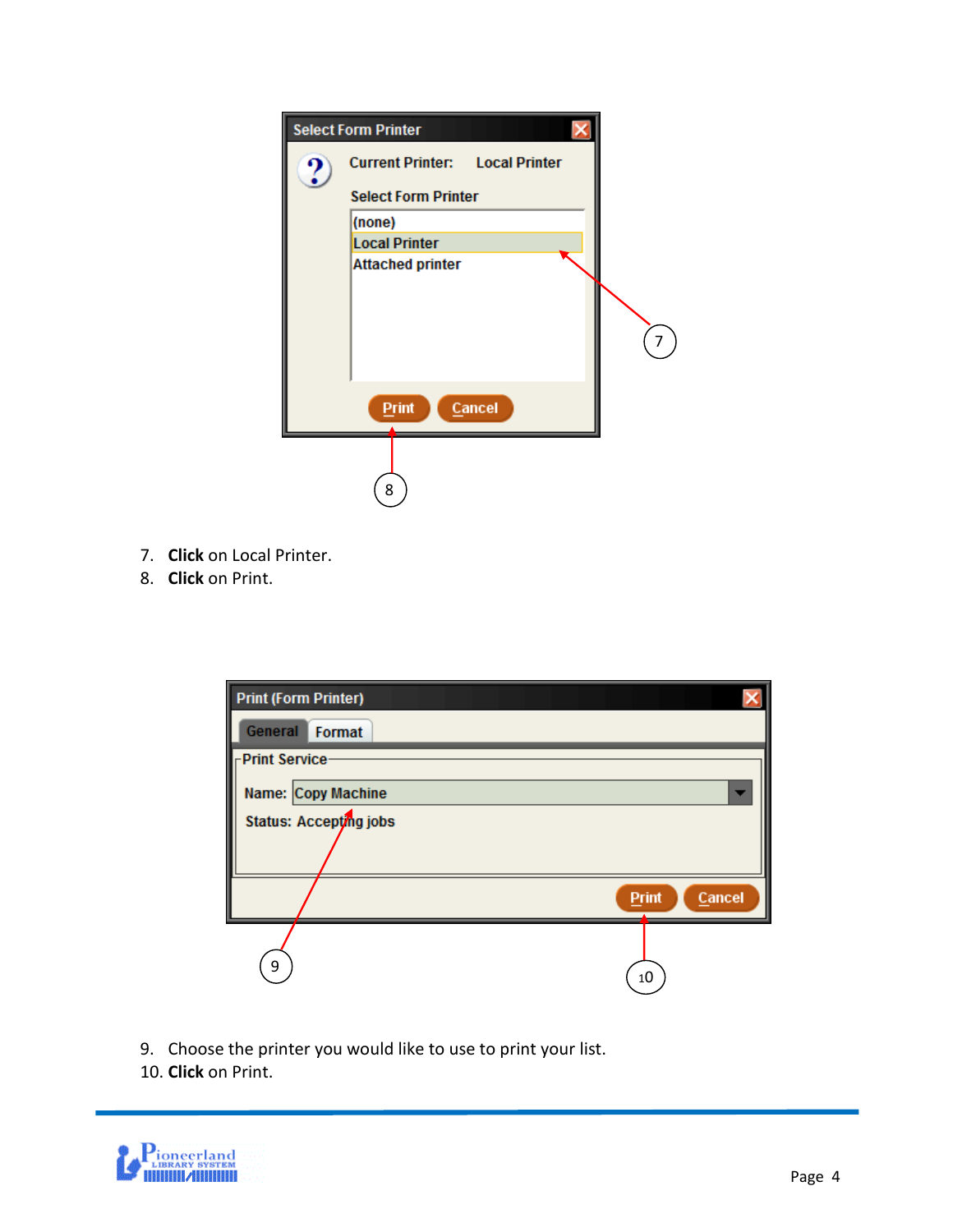You should see something similar to the window below. The number to print will be the same as the number of requests listed.

| Eile                                                                     |                                                                                      |                                                                           |      |                                |                      |                                 |
|--------------------------------------------------------------------------|--------------------------------------------------------------------------------------|---------------------------------------------------------------------------|------|--------------------------------|----------------------|---------------------------------|
|                                                                          |                                                                                      |                                                                           | Æ    | ₩                              | 冯<br>艒               | ⊡⊗                              |
|                                                                          |                                                                                      |                                                                           | Save | Save As Prepare                | Print                | Close                           |
|                                                                          |                                                                                      |                                                                           |      |                                |                      |                                 |
| Notice Type<br><b>Title Paging List</b>                                  |                                                                                      | ▼                                                                         |      | Selected Template: TitlePageL  |                      |                                 |
|                                                                          |                                                                                      |                                                                           |      |                                |                      |                                 |
| Willmar                                                                  |                                                                                      |                                                                           |      |                                |                      |                                 |
|                                                                          |                                                                                      |                                                                           |      |                                |                      |                                 |
| Coloration<br>■ Willin<br>■ © All<br>■ © Selec<br><b>Select Location</b> |                                                                                      |                                                                           |      |                                |                      |                                 |
|                                                                          |                                                                                      |                                                                           |      |                                |                      |                                 |
|                                                                          | Sorted By Call No., Author,                                                          |                                                                           |      |                                |                      |                                 |
|                                                                          |                                                                                      |                                                                           |      |                                |                      |                                 |
| Fauto Notices Settings-<br>■ Enable <u>d</u>                             |                                                                                      |                                                                           |      |                                |                      |                                 |
| Move all notices to Print.                                               | <b>Schedule</b>                                                                      |                                                                           |      |                                |                      |                                 |
| Send via FTP<br>$\checkmark$                                             |                                                                                      |                                                                           |      |                                |                      |                                 |
|                                                                          |                                                                                      |                                                                           |      |                                |                      |                                 |
| $\overline{\phantom{a}}$<br><b>Notices</b>                               | <b>Notices</b>                                                                       |                                                                           |      |                                |                      |                                 |
|                                                                          |                                                                                      |                                                                           |      |                                |                      |                                 |
| <b>Titles Not Sent(0)</b>                                                | <b>Send Notices</b>                                                                  | 35 to Print                                                               |      | <b>Move All to Print Queue</b> |                      |                                 |
|                                                                          | <b>Patron</b> Name<br>Notic<br>#                                                     | <b>Title</b>                                                              |      | Call # $e$                     |                      | <b>Item Status</b>              |
| Emails(0)                                                                | GEER, GARY GEO<br>1 <sup>21</sup>                                                    | Killing Jesus: a history / 232.96 ORE                                     |      |                                |                      | <b>AVAILABLE</b>                |
|                                                                          | 2/2                                                                                  | HAAKENSON, MIC The boys in the boat [sp 797.123 BRO                       |      |                                |                      | <b>AVAILABLE</b>                |
|                                                                          | <b>OLSON, KAREN L.</b><br>3/3<br>$\mathbf{A}$ $\mathbf{A}$<br><b>HICIANO I ISA M</b> | Gift from the sea / Anne  818.5 LIN<br>Prince Edward Island / K 971 7 CAM |      |                                |                      | <b>AVAILABLE</b><br>ΔΥΔΙΙ ΔΡΙ Ε |
|                                                                          |                                                                                      |                                                                           |      |                                | 35 Notices, 35 Items |                                 |
|                                                                          |                                                                                      |                                                                           |      |                                |                      |                                 |
|                                                                          |                                                                                      |                                                                           |      |                                |                      |                                 |
|                                                                          |                                                                                      |                                                                           |      |                                |                      |                                 |
|                                                                          |                                                                                      |                                                                           |      |                                |                      |                                 |
|                                                                          | 11                                                                                   |                                                                           |      |                                |                      |                                 |

11. **Click** on Send Notices.

 Important: **Do not Click PRINT** in the upper right hand corner to print your Item Paging or Title Paging lists like you have done in the past.

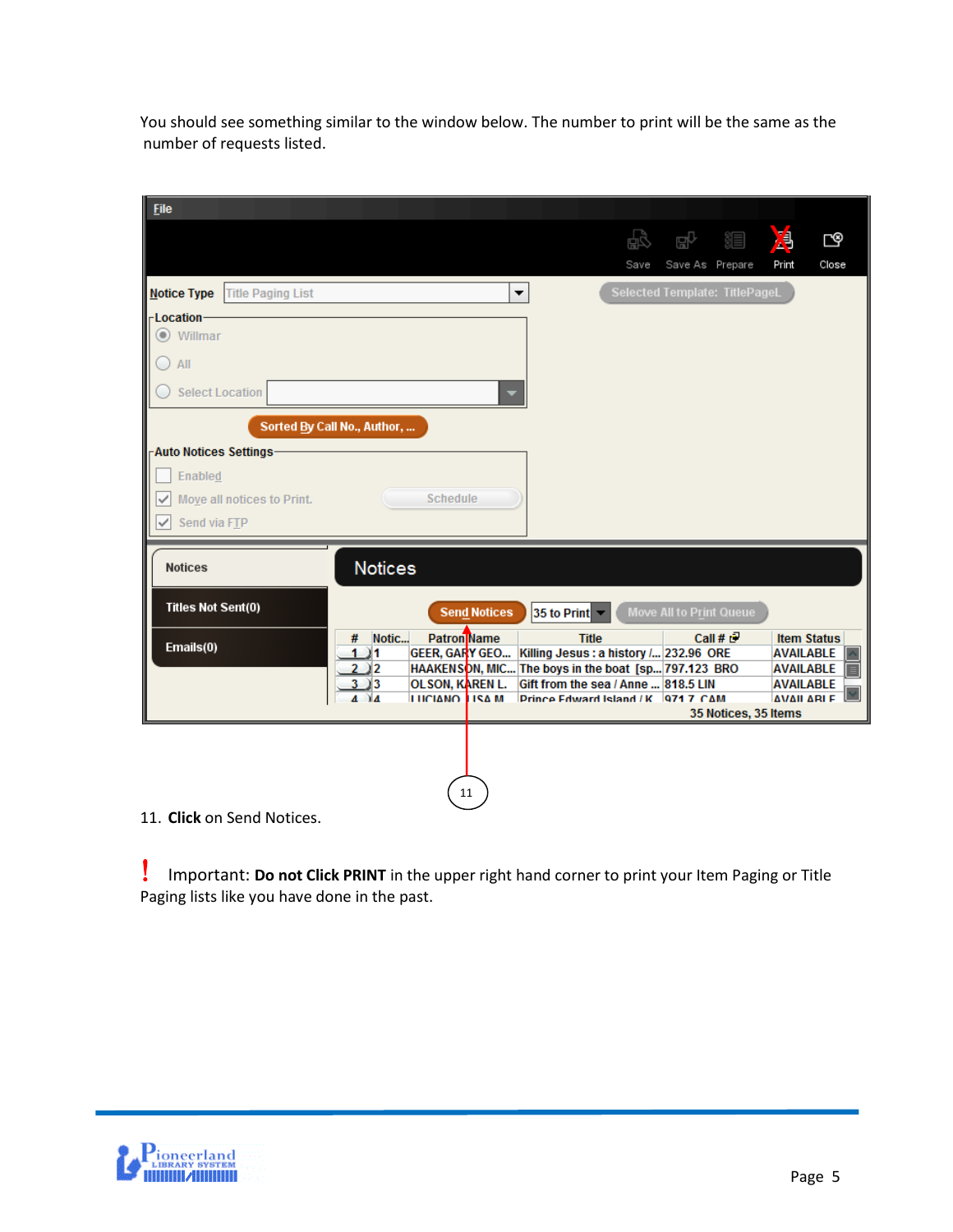You should see something similar to the window below.



12. **Click** on OK.

**NOTE:** A listing of all of the holds you are to fill will print out.

You should see something similar to the window below.



13. **Click** Yes.

Important: It is important to click on "Yes" to clear the notices after you print them. When clearing the notices after printing them. The system is notified that you have received the page to fill the hold(s).

**If you haven't printed both lists, go back up to step 3 and choose the notice type you have not yet printed.**

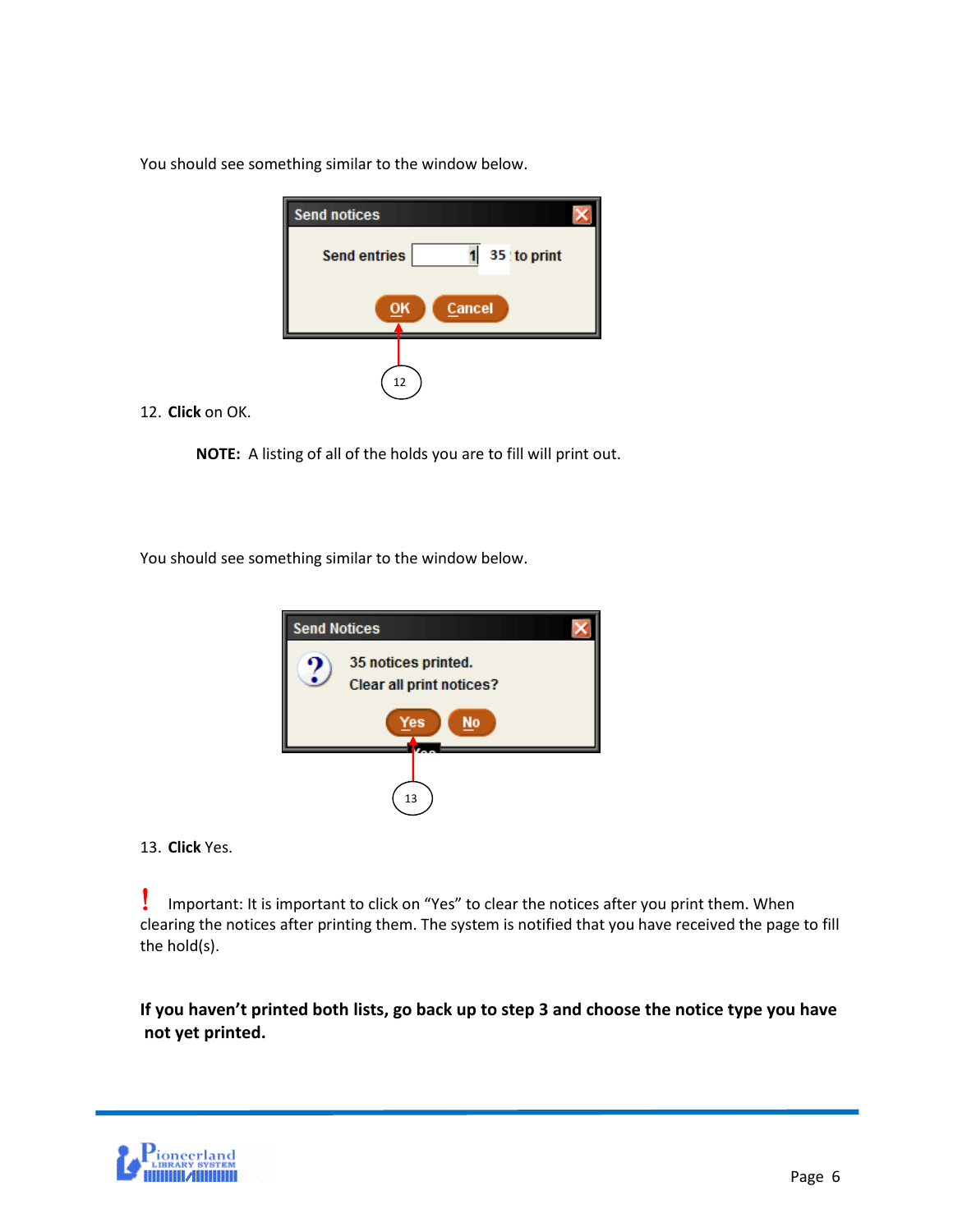| Notices Job: Willmar Library                                                  |    |
|-------------------------------------------------------------------------------|----|
| Eile                                                                          |    |
| 窀<br>땞<br>貆<br>凬<br>$\mathbb{C}^{\circ}$                                      |    |
| Save As Prepare<br>Print<br>Close<br>Save<br>CI. se                           |    |
| Selected Template: TitlePageL<br>Notice Type<br><b>Title Paging List</b><br>٠ |    |
| $r$ Location-                                                                 |    |
| $\odot$ Willmar                                                               |    |
| O<br>All                                                                      |    |
| <b>Select Location</b><br>▼                                                   |    |
| Sorted By Call No., Author,                                                   | 14 |
| -Auto Notices Settings                                                        |    |
| Enabled                                                                       |    |
| <b>Schedule</b><br>$\sqrt{\phantom{a}}$ Move all notices to Print.            |    |
| $\sqrt{\phantom{a}}$ Send via FTP                                             |    |
|                                                                               |    |
|                                                                               |    |
|                                                                               |    |
|                                                                               |    |
|                                                                               |    |
|                                                                               |    |
|                                                                               |    |

14. When you are done printing your paging lists **click** on "**Close**" in the upper right hand corner.

You should see something similar to the window below.



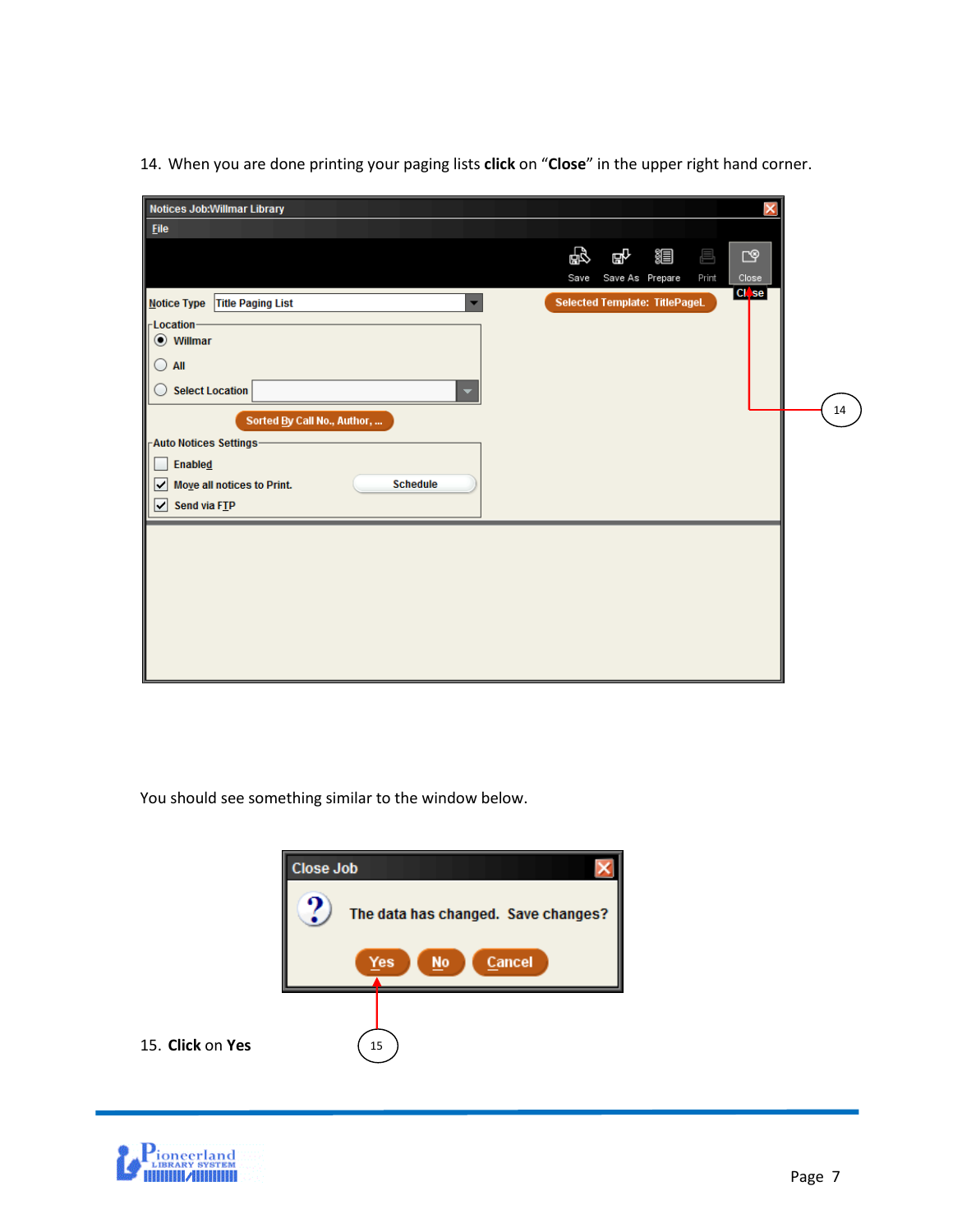You should see something similar to the window below.

|          | <b>Select Form Printer</b>            |    |
|----------|---------------------------------------|----|
| ?        | <b>Current Printer: Local Printer</b> |    |
|          | <b>Select Form Printer</b>            |    |
|          | (none)                                |    |
|          | <b>Local Printer</b>                  |    |
|          | <b>Attached printer</b>               |    |
|          |                                       |    |
|          |                                       | 16 |
|          |                                       |    |
|          |                                       |    |
|          | Cancel<br><b>Print</b>                |    |
|          | 17                                    |    |
| i maturi |                                       |    |

- 16. **Click** on Local Printer.
- 17. **Click** on Print.

You should see something similar to the window below.

|    | <b>Print (Form Printer)</b><br><b>General</b><br>Format          |
|----|------------------------------------------------------------------|
| 18 | -Print Service-<br>Name: Copy Machine<br>Status: Accepting jobs  |
|    | Cancel<br>Print                                                  |
|    | 19                                                               |
|    | 18. Choose the printer you would like to use to print your list. |

19. **Click** on **Print**